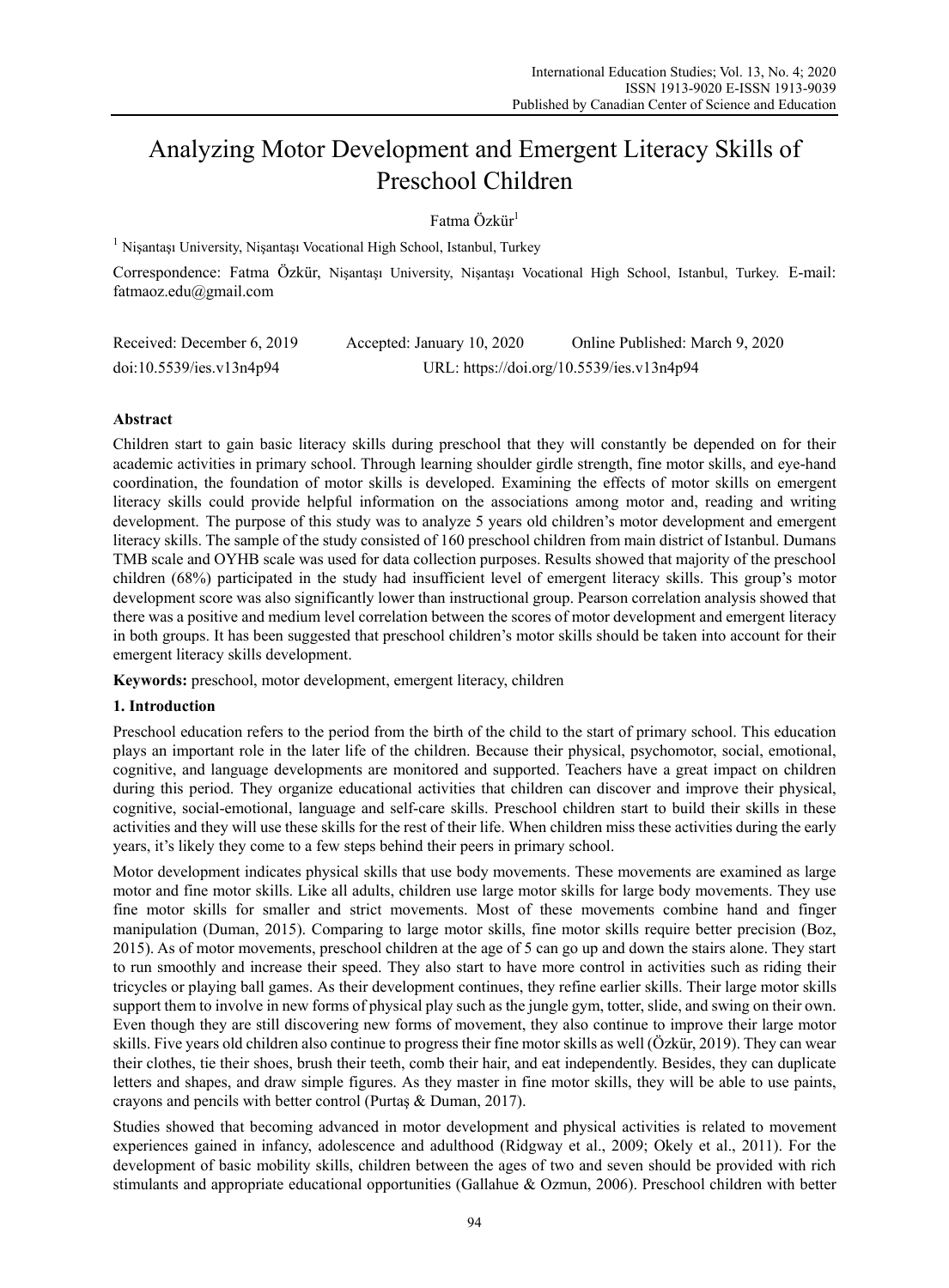motor skills involve in more diverse activities (Wrotniak et al., 2006; Fisher et al., 2005). This advantage provides them different social interactions resulting in gaining better social skills as well (Özkür, 2019). Past movement experiences become the foundation for interactions and progress in subsequent motor development periods. Consequently, motor proficiency is the result of a long process of development that involves active participation in appropriate developmental activities of the child (Clark, 2007; Barela, 2013). Motor skills lead to the successful exploration of the environment by infants, and infants construct their knowledge of the world through such behavior (Piaget, 1952). Studies have shown that the experiences of children with self-produced locomotion are related to cognitive abilities such as the permanence of objects and spatial information organization (Bertenthal, Campos, & Kermoian, 1994; Campos et al., 2000). Advances in neuropsychology also provide knowledge based on brain function and structure about the relationship between motor skills and cognition. When we consider the literacy capabilities of reading and writing, they are structured from cognitive abilities such as visual, phonological and semantic systems (Son & Meisels, 2006). Thus, challenges in literacy skills can be the result of poor conditions observed in other systems that writing and reading skills are emerged (Rosenbaum, Carlson, & Gilmore, 2001).

Preschool children are instructed to acquire basic reading and writing literacy skills during preschool education. Literacy skills provide the basis for the achievement of primary school curriculum objectives. Reading skills can be defined as the analysis of given codes by the individual (Koçak, 2019). For effective reading, the symbols that structure the writing must be analyzed by the child. The meaning is formed in the mind of the child and this meaning should be accurate. The function of the emergent literacy activities of preschool education is to courage children's language, reading and writing skills. It has been stated that these skills increase the readiness of the child for primary education (Koçak, 2018). Skill development includes hand-eye coordination, shape-ground separation, shape stability, location in space, and spatial relations. Motor development plays an important role to develop these competencies. The foundation of motor skills is developed through learning shoulder girdle strength, fine motor skills, and eye-hand coordination (Dere, 2019). Thinking the significance of writing and reading literacy skills and their potential relations to motor development, both growing domains of children should be examined. Examining the effects of motor skills on emergent literacy skills could provide helpful information on the associations among motor and, reading and writing development.

# **2. Method**

This research is a relational screening model describing preschool children's motor skills development and emergent literacy skill levels. Relational screening model aims to identify past or present conditions as they occur. There is no attempt to change the conditions in the sample or to affect them. The associations detected by screening were relatively interpreted rather than a cause-and-effect relationship (Karasar, 2018). In this study, preschool children's motor and emergent literacy skill development levels were related using correlation values.

#### *2.1 Population and Sampling*

The sample of the study consisted of children attending preschool in İstanbul city, Turkey. The sample collection process was purposeful sampling. First, six preschools were randomly selected from voluntary preschools located in the central district of Istanbul. Then, preschool children were selected in terms of being five years old age group, having average socio-economic class and gender equivalence. A total of 160 children (80 girls and 80 boys) were randomly selected.

# *2.2 Data Collection Tools*

Dumans TMB Fundamental Motor Skills Scale (Duman, 2019) was used to collect data concerning children's motor development levels. TMB scale consisted of two sub-dimensions: large motor skills and fine motor skills. The scale consisted of 47 items including 28 items in the large motor dimension and 19 items in the fine motor dimension. The accurate skills coded as 1 and skills that not acquired yet coded as 0. A total of 47 points can be achieved by a participant. Dumans OYHB Emerging Reading and Writing Skills Scale (Duman & Koçak, 2019) was used to collect data concerning children's reading and writing skill levels. OYHB scale consisted of five sub-dimensions: in-hand manipulation, auditory perception, vocabulary, speaking and listening, and awareness of reading and writing. The scale consisted of 22 items. The accurate skills coded as 1 and skills that not acquired yet coded as 0. A total of 22 points can be achieved by a participant.

# *2.3 Data Collection and Analysis*

Data was collected using the scales given above. As data collection procedure of the TMB and OYHB scales, each child was observed twice during free playtimes. They also took the test separately and tried to complete the given subjects. Teacher opinions were taken for the required items. Collected data were analyzed using SPSS (22.0). Descriptive results were presented using mean scores and standard deviations. The t-Test (*p<0.05*) was used to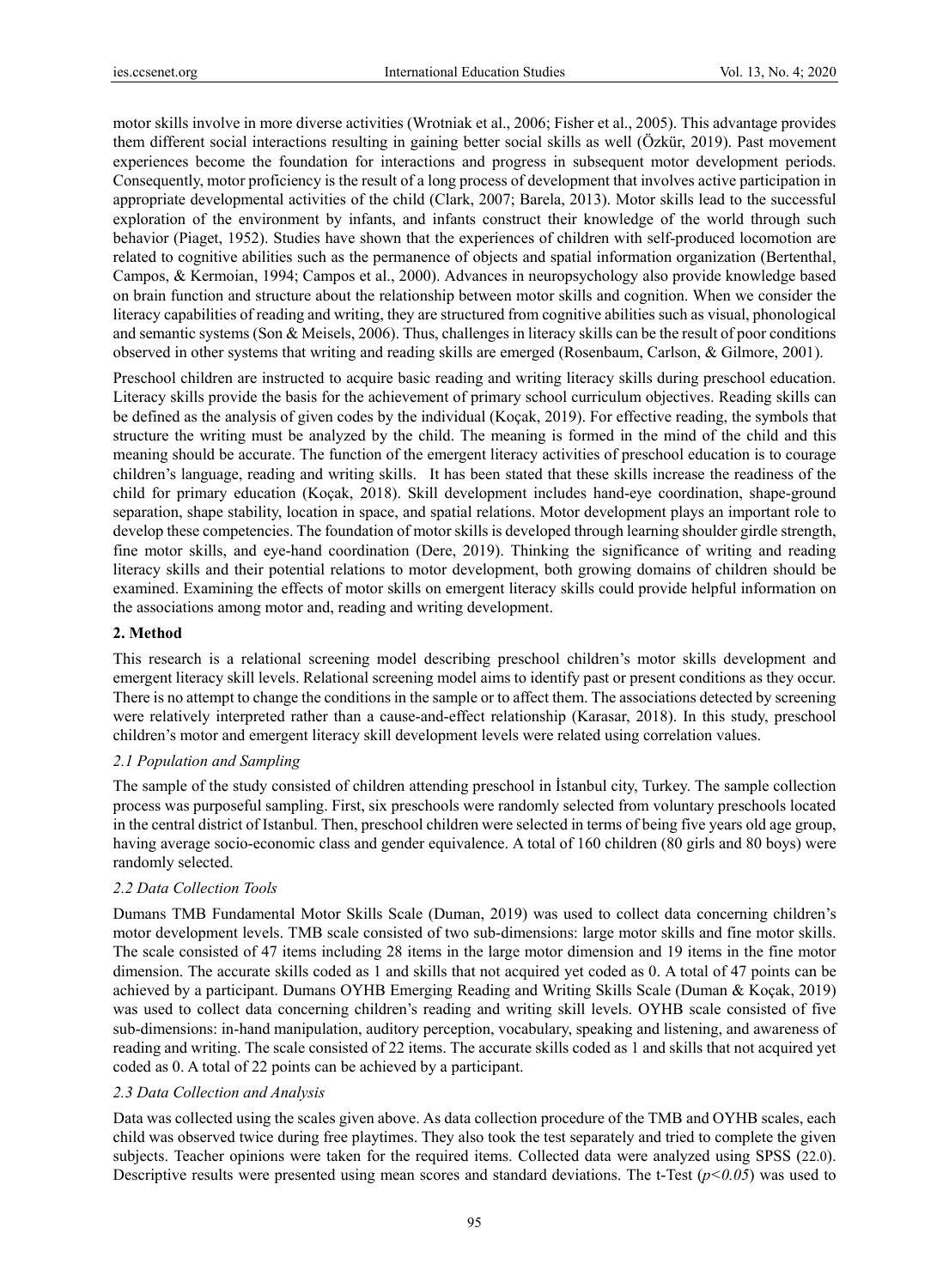analyze the significant differences in children's reading and writing skill levels. Pearson Correlation Coefficient Test  $(p<0.05)$  was conducted to analyze the correlation between motor skill and reading and writing skill values.

#### **3. Results**

The purpose of this study was to analyze the emergent literacy skill and motor development levels of preschool children. Descriptive and correlational results regarding emergent literacy and motor development of children were given below.

Table 1. Emergent literacy skill levels of preschool children

| Group               |     | $\frac{0}{0}$ |
|---------------------|-----|---------------|
| Insufficient level  | 108 | 68            |
| Instructional level | 52  | 32            |
| Total               | 160 | 100           |

Table 1 presents the emergent literacy levels of preschool children. It has been found that 108 children (68%) were in the insufficient level and 52 students (32%) were in the instructional level of emergent literacy skill development. Results showed that the number of the children in the insufficient level was higher than the instructional level. It can be stated that preschool children's emergent literacy skill development should be encouraged during their education.

Table 2. Descriptive analysis of emergent literacy skills of preschool students

| <b>Emergent Literacy Skill</b> |     | x     | sd   |          |
|--------------------------------|-----|-------|------|----------|
| Insufficient Level             | 108 | 8.58  | 347  | $(0()$ * |
| <b>Instructional Level</b>     |     | 11.64 | 3.76 |          |

*p<0.05*.

Table 2 presents insufficient and instructional emergent literacy skill level children's arithmetic mean, standard deviation and t-Test values. It has been found that insufficient level of children's arithmetic mean score was 8.58 while instructional level children's was 11.64. Results indicated that the instructional level of children had significantly  $(p<0.05)$  better emergent literacy skills comparing to the insufficient level of children.

Table 3. Motor development of emergent literacy skill level groups

| Motor Skill                         | $\overline{x}$ | sd |        |
|-------------------------------------|----------------|----|--------|
| Insufficient Level $108$ 17.14 3.47 |                |    | $.00*$ |
| Instructional Level 52 19.47 3.76   |                |    |        |

*p<0.05*.

Table 3 presents insufficient and instructional emergent literacy skill level of children's arithmetic mean, standard deviation and t-Test values of motor skill development. It has been found that insufficient level children's arithmetic mean score of motor development was 17.14. Instructional level children's arithmetic mean score of motor development was 19.47. Results indicated that instructional level children of emergent literacy had significantly  $(p<0.05)$  higher motor development score. It can be stated that children who had better on emergent literacy test also had better scores on motor development test.

Table 4. Pearson correlation scores of emergent literacy skills and motor development

|                   |      | Insufficient Level Instructional Level |
|-------------------|------|----------------------------------------|
| Motor development | .67* | $.59*$                                 |

*p<0.05*.

Table 4 presents the correlation values of insufficient and instructional emergent literacy level children's motor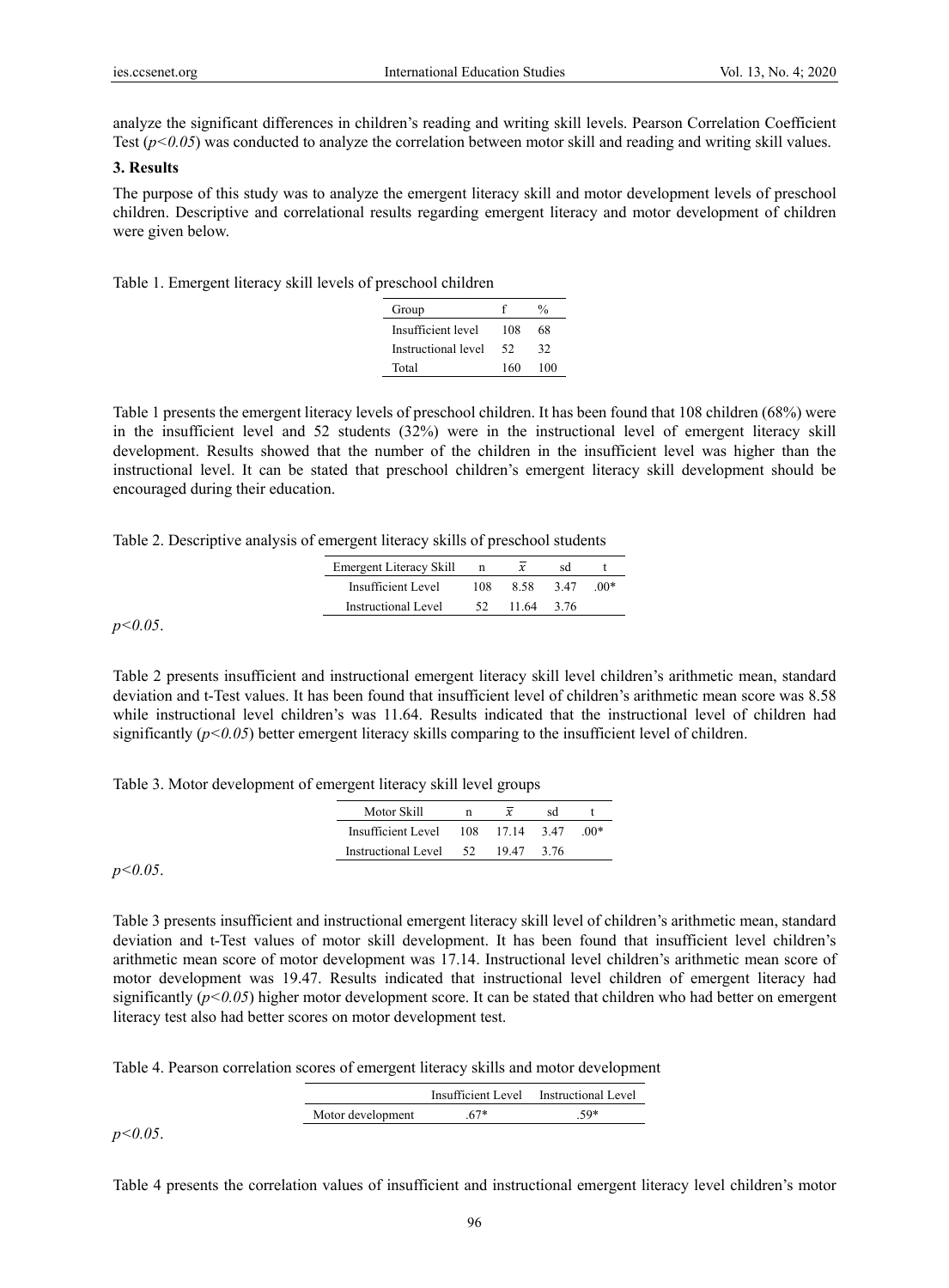development. Correlation analysis pointed out that there was a positive and moderate degree correlation between motor development and insufficient emergent literacy level group of children (*r*=.67). It also has been found that there was a positive and moderate degree correlation between motor development and instructional emergent literacy level group of children (*r*=.59). It can be stated that both insufficient and instructional level groups of children's motor skills development scores have a correlation with emergent literacy skills development scores.

#### **4. Discussion**

Preschool education is a crucial period for children to develop their motor and literacy skills. The educational activities that children are experienced during this education, structure the foundations of the motor and literacy skills. Gaining these skills and competencies improve their readiness for primary school. There is a connection between motor and emergent literacy skills. Insufficiencies in one of these developmental areas can affect children's reading and writing. Preschool education aims to support these areas using educational activities and children's games. Therefore, the quality of these activities is imperative for skill development. Examining the effects of motor skills on emergent literacy skills could provide helpful information on the associations among motor and, reading and writing development. This study examined the motor development and emergent literacy skills of preschool children. The correlation between emergent literacy skills and motor development was also investigated. It has been found that 68% of the five years old preschool children participated in the research were in the insufficient level group of emergent literacy. 32% of them were in the instructional level group of emergent literacy. Results showed that most of these preschool children needed to be supported to increase their emergent literacy skills. On the other hand, the children at the instructional level had better scores on the motor development test. However, both insufficient and instructional level children had a positive and moderate degree correlation between motor development and emergent literacy skills. It can be concluded that both large and fine motor skills should be supported to increase the efficiency of the emergent literacy activities in preschool.

Earlier studies have shown similar results that confirm most of this study's findings. It has been proven that motor development supports children's object manipulation skills (Boz, 2011) and has a positive effect on drawing and folding skills (Ulutaş, Demir, & Yayan, 2017). Besides, studies indicated that children with better motor development show better tripod grasp skills and drawing horizontal, vertical and curved lines (Goodway & Branta, 2003; Çelebioğlu, 2011). It has been studied that visual motor coordination also plays an eminent role in children's print awareness and reading (Dere, 2019; Çayır, 2017). The development of visual-motor coordination is depended on repeated motor movements. Each learned motor movement becomes a precise basis for visual motor coordination. Therefore, motor development is required for preschool children's print awareness and reading.

The results of the study suggest that motor skills development is one of the valued components to encourage preschool children's emergent literacy skills. Emergent literacy skills of preschool children are quite valuable for their success in their primary education. It has been stated in the early childhood education program that preschool education aims to prepare children for primary school (MEB, 2013). Therefore, consideration should be given to the large and fine motor development of preschool children to be able to improve their emergent literacy skills.

#### **References**

- Barela, J. A. (2013). Fundamental motor skill proficiency is necessary for children´s motor activity inclusion. *Motriz, 19*(3), 548-51. https://doi.org/10.1590/S1980-65742013000300003
- Bertenthal, B. I., Campos, J. J., & Kermoian, R. (1994). An epigenetic perspective on the development of self-produced locomotion and its consequences. *Current Directions in Psychological Science, 3*(5), 140-145. https://doi.org/10.1111/1467-8721.ep10770621
- Boz, M. (2011). *5-6 yaş grubu çocuklara uygulanan temel hareket eğitim programının hareket becerilerinin gelişimine etkisi*. Yayımlanmamış Doktora Tezi, Gazi Üniversitesi Eğitim Bilimleri Enstitüsü, Ankara.
- Boz, M. (2015). *Motor gelişim* (içinde: Okul öncesi dönemde beden eğitimi, Ed. G. Duman). Ankara: Hedef.
- Campos, J. J., Anderson, D. I., Barbu-Roth, M. A., Hubbard, E. M., Hertenstein, M. J., & Witherington, D. (2000). *Travel broadens the mind. Infancy, 1*(2), 149-219. https://doi.org/10.1207/S15327078IN0102\_1
- Çayır, A. (2017). Analyzing the Reading Skills and Visual Perception Levels of First Grade Students. *Universal Journal of Educational Research, 5*(7), 1113-1116. https://doi.org/10.13189/ujer.2017.050704
- Çelebioğlu, M. Ö. (2011). *4-5 yaş grubu çocuklarına yönelik hazırlanan erken müdahale programının etkililiğinin belirlenmesi: Çanakkale ili örneği*. Yayımlanmış Yüksek Lisans Tezi, Çanakkale Onsekiz Mart Üniversitesi, Sosyal Bilimler Enstitüsü, Çanakkale.
- Clark, J. E. (2007). On the problem of motor skill development. *JOPERD, 78*(5), 39-45.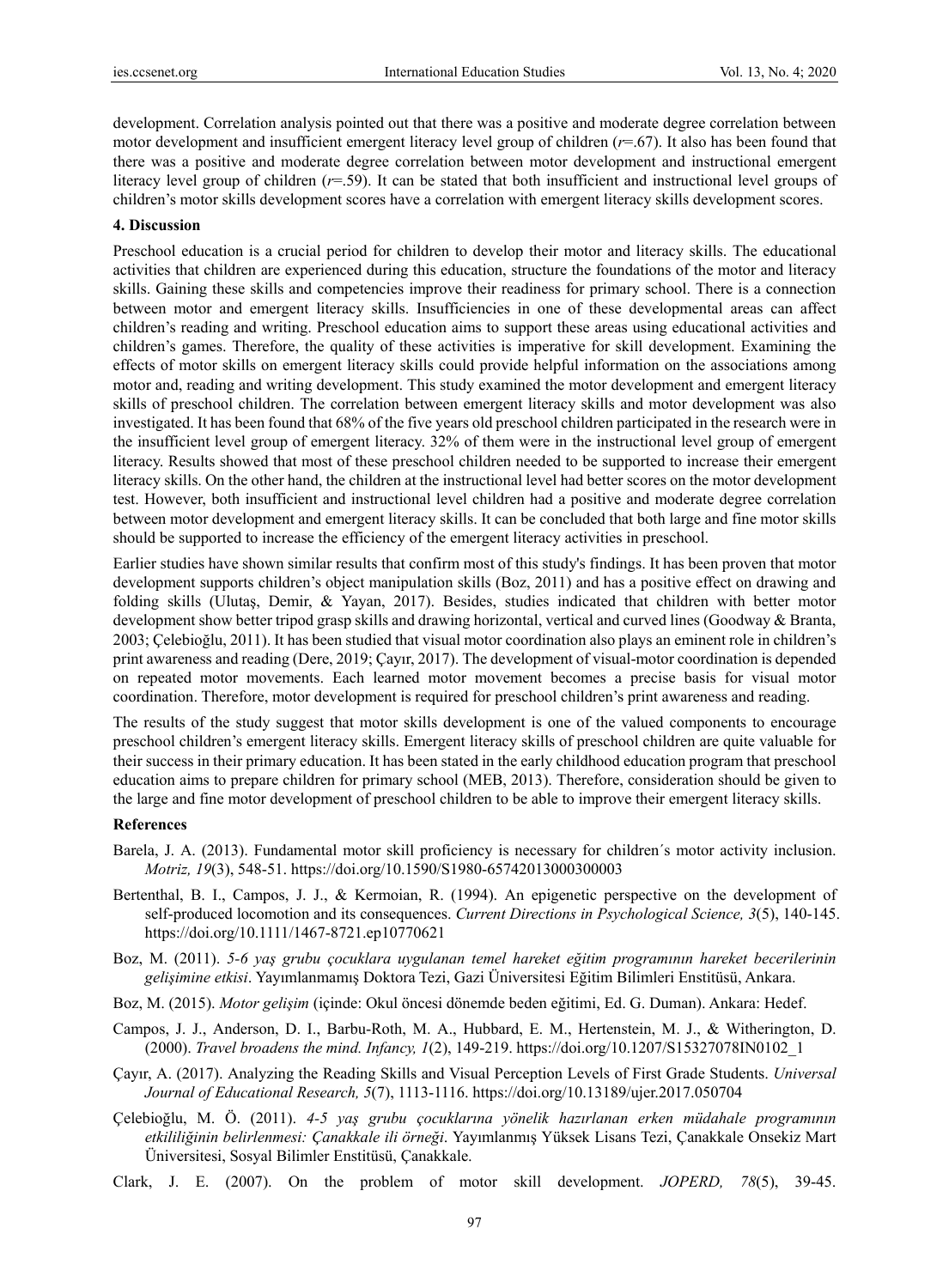https://doi.org/10.1080/07303084.2007.10598023

- Dere, Z. (2019). Analyzing the early literacy skills and visual motor ıntegration levels of kindergarten students. *Journal of Education and Learning, 8*(2), 176-181. https://doi.org/10.5539/jel.v8n2p176
- Duman, G. (2015). *Okul öncesi eğitimde beden eğitimi ve oyun*. Ankara: Eğiten.
- Duman, G. (2019). Temel motor beceriler değerlendirme ölçeği: Geçerlik ve güvenirlik çalışmaları. *SADAB Inter. Soc. Res. and Beh. Sci. Symp. Proceeding Book* (pp. 323-328). Antalya.
- Duman, G., & Koçak, M. (2019). Okuma yazmaya hazırlık becerileri derecelendirme ölçeği: Geçerlik ve güvenirlik çalışmaları. *SADAB Inter. Soc. Res. and Beh. Sci. Symp. Proceeding Book* (pp. 313-317). Antalya.
- Fisher, A., Reilly, J. J., Kelly, L. A., Montgomery, C., Williamson, A., Paton, J. Y., & Grant, S. (2005). Fundamental movement skills and habitual physical activity in young children. *Medicine & Science in Sports & Exercise, 37*(4), 684-688. https://doi.org/10.1249/01.MSS.0000159138.48107.7D
- Gallahue, D., & Ozmun, J. (2006). Understanding motor development. New York: McGraw-Hill.
- Goodway, J. D., & Branta, C.F. (2003). Influence of a motor skill intervention on fundamental motor skill development of disadvantaged preschool children. *Research Quarterly For Exercise and Sport, 74*(1), 36-46. https://doi.org/10.1080/02701367.2003.10609062
- Karasar, N. (2018). *Bilimsel araştırma yöntemleri*. Ankara: Nobel.
- Koçak, M. (2018). *Okul öncesi eğitimde uygulanan okuma yazmaya hazırlık etkinlik planlarının incelenmesi*. Yüksek Lisans Tezi, Gazi Üniversitesi, Eğitim Bilimleri Enstitüsü, Ankara. https://doi.org/10.31576/smryj.411
- Koçak, M. (2019). Anaokulu çocuklarinin okuma yazmaya hazırlık becerileri ile dil gelişimleri arasındaki ilişkinin incelenmesi. *SADAB Inter. Soc. Res. and Beh. Sci. Symp. Proceeding Book* (pp. 829-833). Antalya.
- MEB. (2013). *Okul öncesi eğitim programı*. MEB Temel Eğitim Genel Müdürlüğü.
- Okely, A. D., Booth, M. L., & Patterson, J. W. (2001). Relationship of physical activity to fundamental movement skills among adolescents. *Medicine and Science in Sports and Exercise, 33*(11), 1899-1904. https://doi.org/10.1097/00005768-200111000-00015
- Özkür, F. (2019). Anaokulu çocuklarının görsel-motor koordinasyon seviyeleri ile sosyal beceri gelişimleri arasındaki ilişkinin incelenmesi. *SADAB Inter. Soc. Res. and Beh. Sci. Symp. Proceeding Book* (pp. 339-343). Antalya.
- Piaget, J. (1952). *The origins of intelligence in children*. New York: International Universities press. https://doi.org/10.1037/11494-000
- Purtaş, Ö., & Duman, G. (2017). The examination of movement activity plans applied in early childhood education in terms of various variables. *Turkish Journal of Primary Education, 2*(1), 11-29.
- Ridgway, C. L., Ong, K. K., Tammelin, T. H., Sharp, S., Ekelund, U., & Jarvelin M. R. (2009). Infant motordevelopment predicts sports participation at age 14 years: Northern Finland birth cohort of 1966. *PLOS ONE, 4*(8). https://doi.org/10.1371/journal.pone.0006837
- Rosenbaum, D. A., Carlson, R. A., & Gilmore, R. O. (2001). Acquisition of intellectual and perceptual-motor skills. *Annual Review of Psychology, 52*, 453-470. https://doi.org/10.1146/annurev.psych.52.1.453
- Son, S. H., & Meisels, S. J. (2006). The relationship of young children's motor skills to later reading and math achievement. *Merrill-Palmer Quarterly, 52*, 755-778. https://doi.org/10.1353/mpq.2006.0033
- Stodden, D., Langendorfer, S., & Roberton, M. A. (2009). The association between motor skill competence and physical fitness in young adults. *Research Quarterly for Exercise and Sport, 80*(2), 223-229. https://doi.org/10.1080/02701367.2009.10599556
- Ulutaş, A., Demir, E. & Yayan, E.H. (2017). Motor gelişim eğitim programının 5-6 yaş çocukların kaba ve ince motor becerilerine etkisinin incelenmesi. *Abant İzzet Baysal Üniversitesi Eğitim Fakültesi Dergisi, 17*(3), 1523-1538. https://doi.org/10.17240/aibuefd.2017.17.31178-338846
- Wrotniak, B. H., Epstein, L. H., Dorn, J. M., Jones, K. E., & Kondilis, V. A. (2006). The relationship between motor proficiency and physical activity in children. *Pediatrics, 118*(6), e1758-e1765. https://doi.org/10.1542/peds.2006-0742